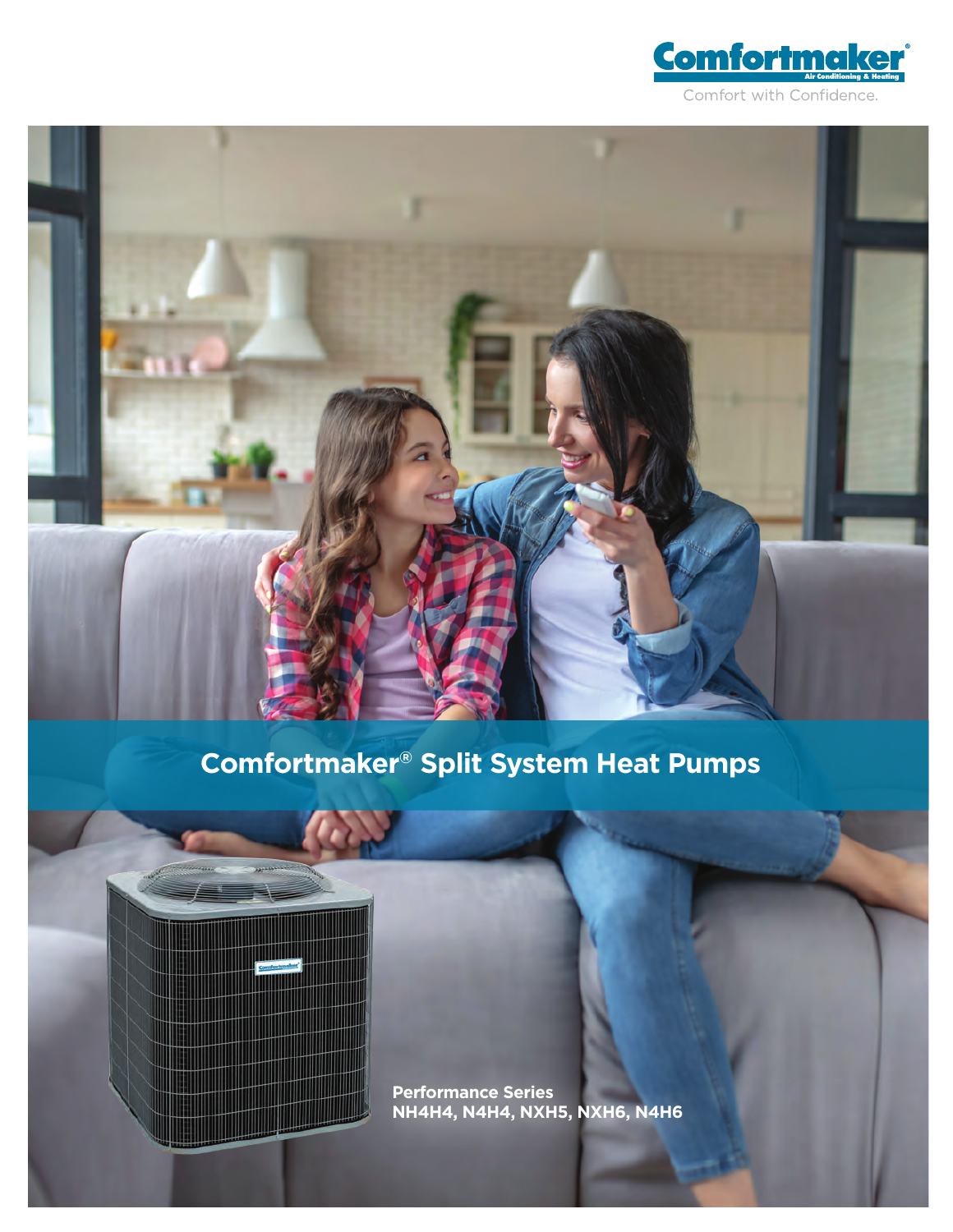

# **BUILT WITH STRENGTH**

Choosing Comfortmaker® heating and cooling equipment means relaxing with confidence, knowing your home comfort is the result of detailed design and meticulous manufacturing. Every unit we make is rigorously tested, including a helium leak check of the coil and scanning all major components to verify build accuracy. The final, completed units are 100% run-tested to ensure the exceptional quality, performance and reliability you expect from Comfortmaker.

### **BACKED BY EXCEPTIONAL WARRANTIES**

You get dependable comfort with every Comfortmaker product. Comfortmaker Performance Series heat pumps are covered by a 10-year parts limited warranty.\*



# **WHAT IS A SPLIT SYSTEM HEAT PUMP?**

Comfortmaker split system heat pumps are designed for durability and comfort. Properly matched combinations of an outdoor heat pump and a separate indoor unit can be customized to provide cooling, gas heating, and/or electric heating. By combining the appropriate indoor unit with a matching outdoor unit, various combinations of cooling and heating methods can be created for a great combination of comfort, efficiency and economy.

*\* To the original owner, Comfortmaker products are covered by a 10-year parts limited warranty upon timely registration. The limited warranty period is five years if not registered within 90 days of installation except in jurisdictions where warranty benefits cannot be conditioned upon registration. See warranty* 

## **WHAT SETS COMFORTMAKER® HEAT PUMPS APART?**

- **1** Durable galvanized steel construction with baked-on paint built to weather the seasons.
- **2** Post-painted fin stock and coated wire grille help guard against corrosion. The grille spacing protects the coil but allows for easy cleaning.
- **3** Scroll compressor operates with proven efficiency and reliability.
- **4** Control panel allows for easier, quicker service access.
- **5** Compressor is housed in an extra-thick shell for added protection and durability.
- **6** Top-discharge design improves airflow and minimizes noise.
- **7** Durable copper tubing, aluminum fin coil, and fins that are post-painted for protection help maintain efficiency.
- **8** Integrated solid state controls make the change from heating to cooling go smoothly.



# **WHAT MATTERS IN A SPLIT SYSTEM HEAT PUMP?**

Get the most out of a split system by choosing the heat pump that fits your comfort needs. All of our heat pumps include comfort enhancing and durable features to deliver lasting performance. For the ultimate combination of comfort, efficiency and convenience, ask about our Ion™ communicating system models with Wi-Fi® capability. For year-round efficiency in a unit, look for two-stage or variable-speed compressor operation. Our quietest outdoor units feature wire hail guard grilles, corner posts, and compressor sound jackets. Comfortmaker split system heat pumps offer energy efficiency, increased comfort, durable performance, and quiet operation.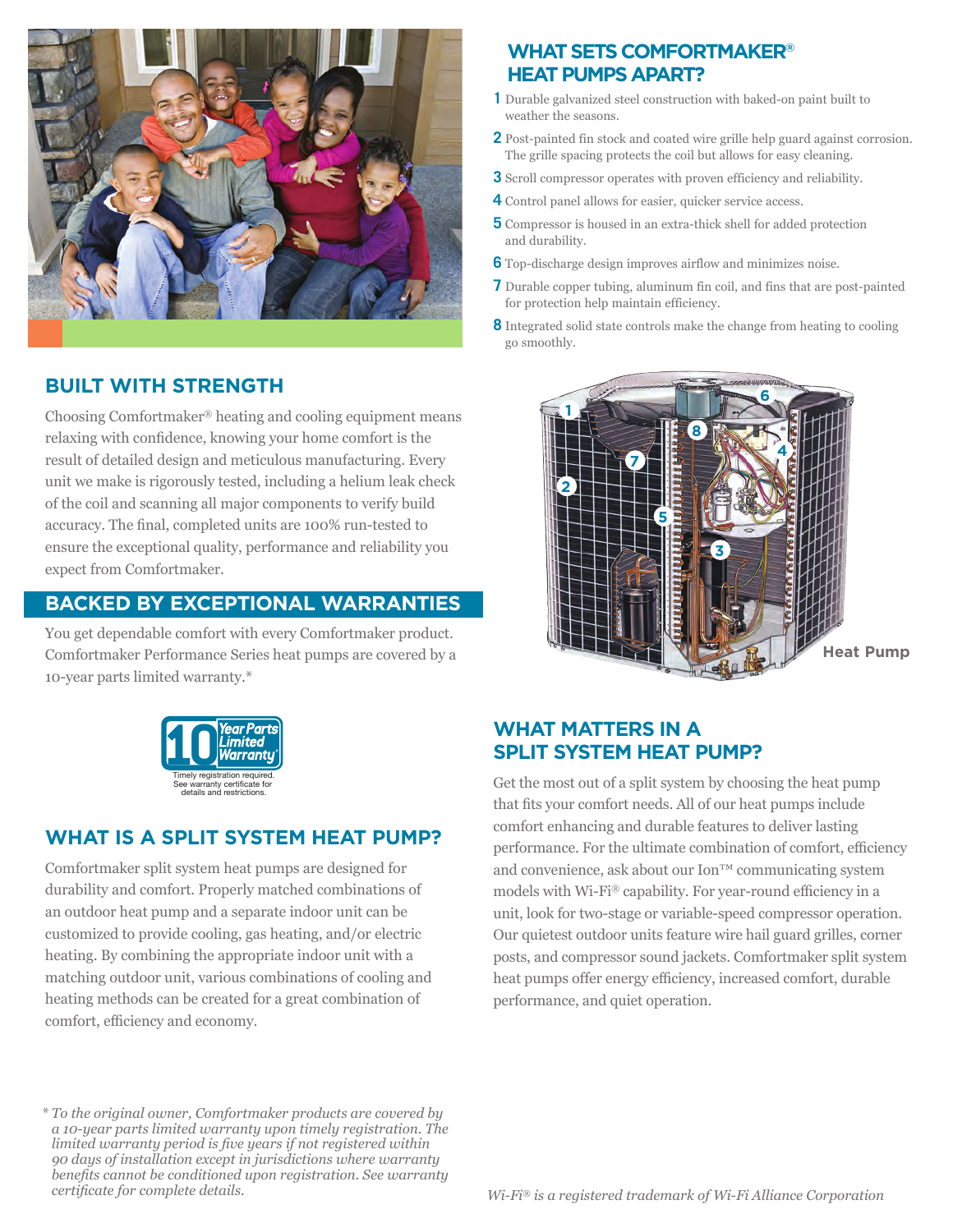# **EFFICIENCY RATINGS – WHAT DO THEY MEAN?**

**Seasonal Energy Efficiency Ratio (SEER) –** *Measures the cooling efficiency of air conditioners and heat pumps during an average cooling season. The higher the SEER, the greater the energy economy.*

**Heating Seasonal Performance Factor (HSPF) –** *Measures the heating efficiency of heat pumps. The higher the HSPF, the greater the efficiency and energy savings potential during heat pump heating.* 

**Energy Efficiency Rating (EER) –** *Measures the cooling efficiency of air conditioners and heat pumps during a set temperature (95° F).*

**ENERGY STAR® –** *A U.S. Environmental Protection Agency program to identify and promote energy efficient products in order to reduce energy consumption.*



#### **N4H4 Performance 14 Heat Pump**

- 14-15 SEER/11.5 EER cooling efficiency
- 8.2 HSPF heating efficiency
- Single-stage cooling and heating for temperature and humidity control
- Single-speed fan motor with quiet operation
- 10-year parts limited warranty\* (upon timely registration)
- Coastal model available (N4H4\*\*C)

#### **NXH5 Performance 15 NXH6 Performance 16 Heat Pumps**

- Up to 16 SEER/13 EER cooling efficiency
- Up to 9 HSPF heating efficiency
- Single-stage cooling and heating for temperature and humidity control
- Single-speed fan motor with quiet operation
- 10-year parts limited warranty\* (upon timely registration)



**16***SEER UP TO*

## **NH4H4 Performance 14 Heat Pump**

- 14-15 SEER/11.5 EER cooling efficiency
- 8.2 HSPF heating efficiency
- Narrow cabinet design
- Single-stage cooling and heating for temperature and humidity control
- Single-speed fan motor with quiet operation
- 10-year parts limited warranty\* (upon timely registration)

#### **N4H6 Performance 16 Heat Pump**

- Up to 17.5 SEER/13 EER cooling efficiency
- Up to 9.5 HSPF heating efficiency
- Two-stage cooling for improved temperature and summer humidity control
- Two-speed fan motor with quiet operation
- 10-year parts limited warranty\* (upon timely registration)



**15***SEER UP TO*

*Wi-Fi® is a registered trademark of Wi-Fi Alliance Corporation*

*\* To the original owner, Comfortmaker® products are covered by a 10-year parts limited warranty upon timely registration. The limited warranty period is five years if not registered within 90 days of installation except in jurisdictions where warranty benefits cannot be conditioned upon registration. See warranty certificate for complete details.*